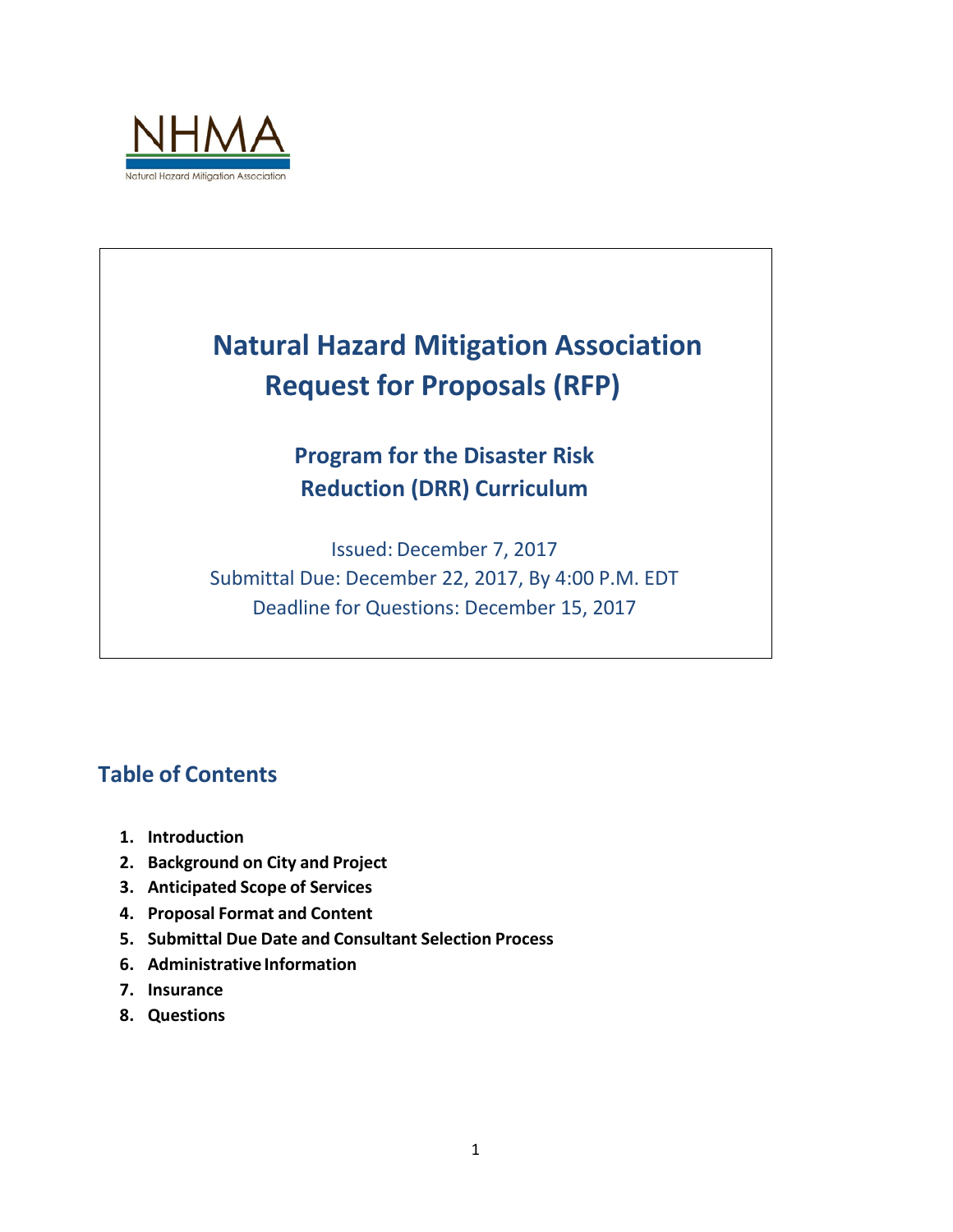## **1. Introduction**

The National Hazard Mitigation Association (NHMA) promotes natural hazard risk reduction & climate adaptation through planning, adaptation, and mitigation. The NHMA promotes steps to reduce the risk and consequences of natural events with a special emphasis on protecting the most vulnerable populations in our communities. More information about NHMA can be found at its website: http://nhma.info/

We are developing, with significant Federal Emergency Management Agency (FEMA) financial support, a Disaster Risk Reduction (DRR) curriculum. Significant portions of that curriculum have been and are now being deployed, but additional modules are needed. Further some of the modules that have been completed need to be finalized. All will need to have the same look and theme.

The purpose of the curriculum is to inform and enable persons seeking to assist local and regional participants in efforts to identify and mitigate hazards, identify and empower social groups and programs in disaster risk understanding and reduction, and inform people and local governments about the possibilities and tools that support mitigation of hazards and more effective recovery from disasters.

## **2. Background on Project**

NHMA is a Cooperating Technical Partner (CTP) with FEMA and has developed the DRR curriculum. This curriculum is composed of modules or presentations that can be delivered live or by webinar on sixteen (16) different topics regarding natural hazards. The modules were developed by Subject Matter Expert (SME) volunteers within NHMA. NHMA hired a contractor for FY 2015 CTP funds to develop modules. This is a continuation of the work into 2016 to finalize the last four (4) modules and develop two (2) new modules.

## **3. Anticipated Scope of Services**

#### A. COMPLETION OF ADDITIONAL PORTIONS OF THE DRR-A CURRICULUM

Contractor will assist NHMA in the review of final product deliverables of the current CTP FY 2015 grant for the Curriculum Development, complete gaps in the curriculum, update references, and assure compliance with P.A.D.D.I.E. framework.

The Contractor will work with NHMA and SME volunteers to develop four (4) as yet not developed modules for the DRR curriculum: including Leadership, Wildfire Mitigation and two additional modules TBD. The development of modules consists of locating Subject Matter Experts, consulting with those experts, drafting and editing Microsoft PowerPoint presentations, and develop a method of sharing all the modules developed under this RFP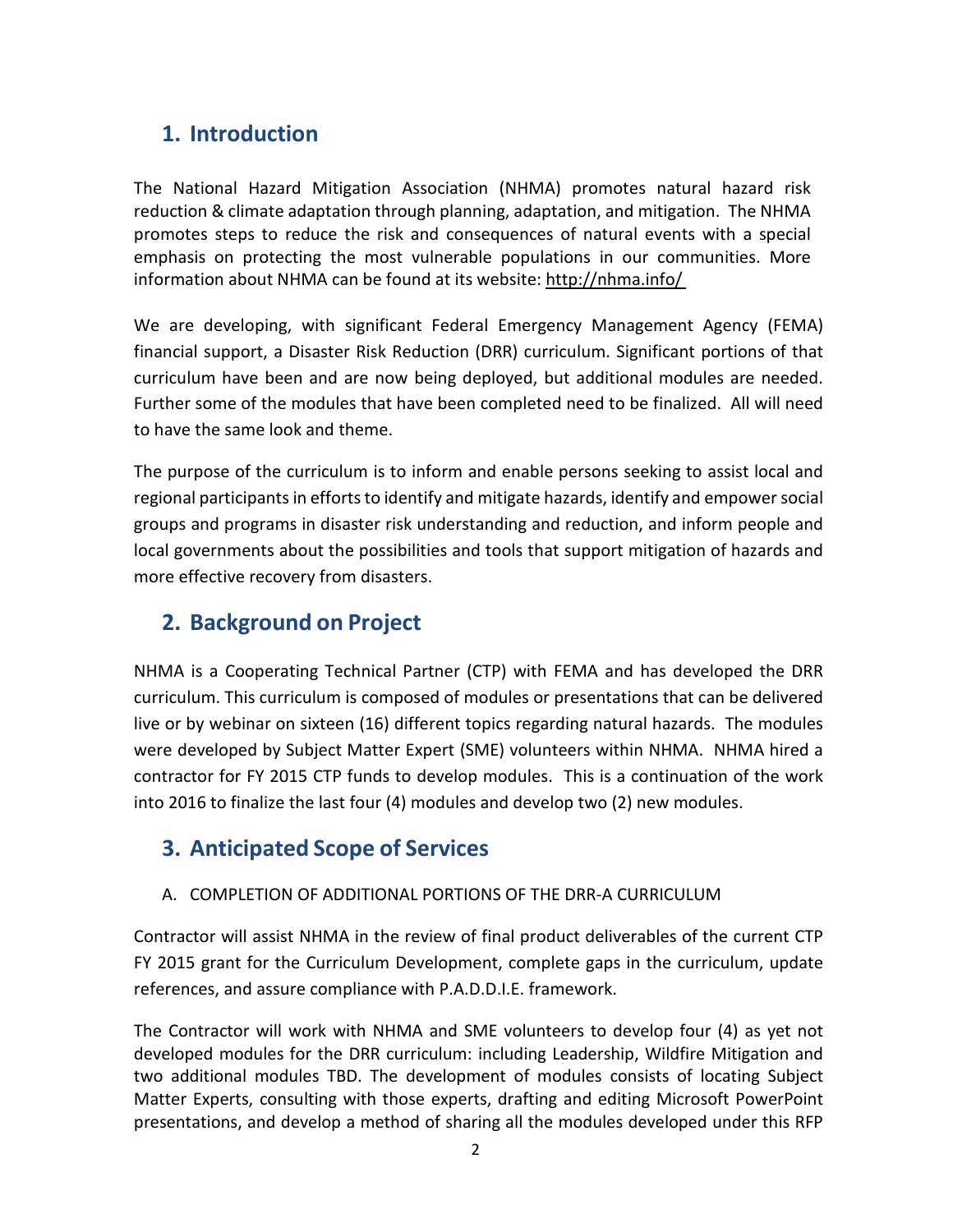and also last year's work through web based learning. The contractor should be able to share large files through Dropbox<sup>®</sup> or other file sharing mechanisms with the NHMA Project Management Team (PMT) for review. The modules should be of a consistent format of previous modules developed. All materials thus far developed will be made available to the contractor for review.

In addition to developing two (2) new modules, NHMA is seeking assistance in finalizing four (4) modules not quite finalized from FY 2015 work. See attached document setting forth the status of the module.

Through the editing of previous modules and in developing new modules, the contractor will be required to:

- Coordinate with NHMA volunteers
- Review, disseminate, and edit information
- Finalize presentations with approval from the NHMA PMT

All modules will include a pre- and post-test for each session.

NHMA is in the process of contracting with a college for developing college credit for the modules. It is anticipated that the selected contractor will work with the college for coordinating on CE and other credits.

NHMA has determined its desire to move towards more online education, and organizing the materials based on both modules and topics such as: Post disaster Moratoria; variances below BFE; and other problem-solving exercises which will be used especially in workshops and peer-to-peer consults. Contractor will assist NHMA in identifying additional gaps and identifying solutions. Contractor will assist with webinar development and delivery. NHMA has a webinar platform but is interested in any additional platforms that contractor may have or other suggestions for innovative technology.

B. MARKETING DRR-A

Deploy the DRR Curriculum through webinars; or workshops paid by non-NHMA CTP funds.

Market the Disaster Risk Reduction Curriculum through social media, presentations at conferences, invited training workshops sponsored by others.

C. DETAILED SCOPE

NHMA is seeking a contractor for the following detailed scope of work:

• Consolidating, editing, preparing for presentation as web based learning and formatting curriculum modules with approval from NHMA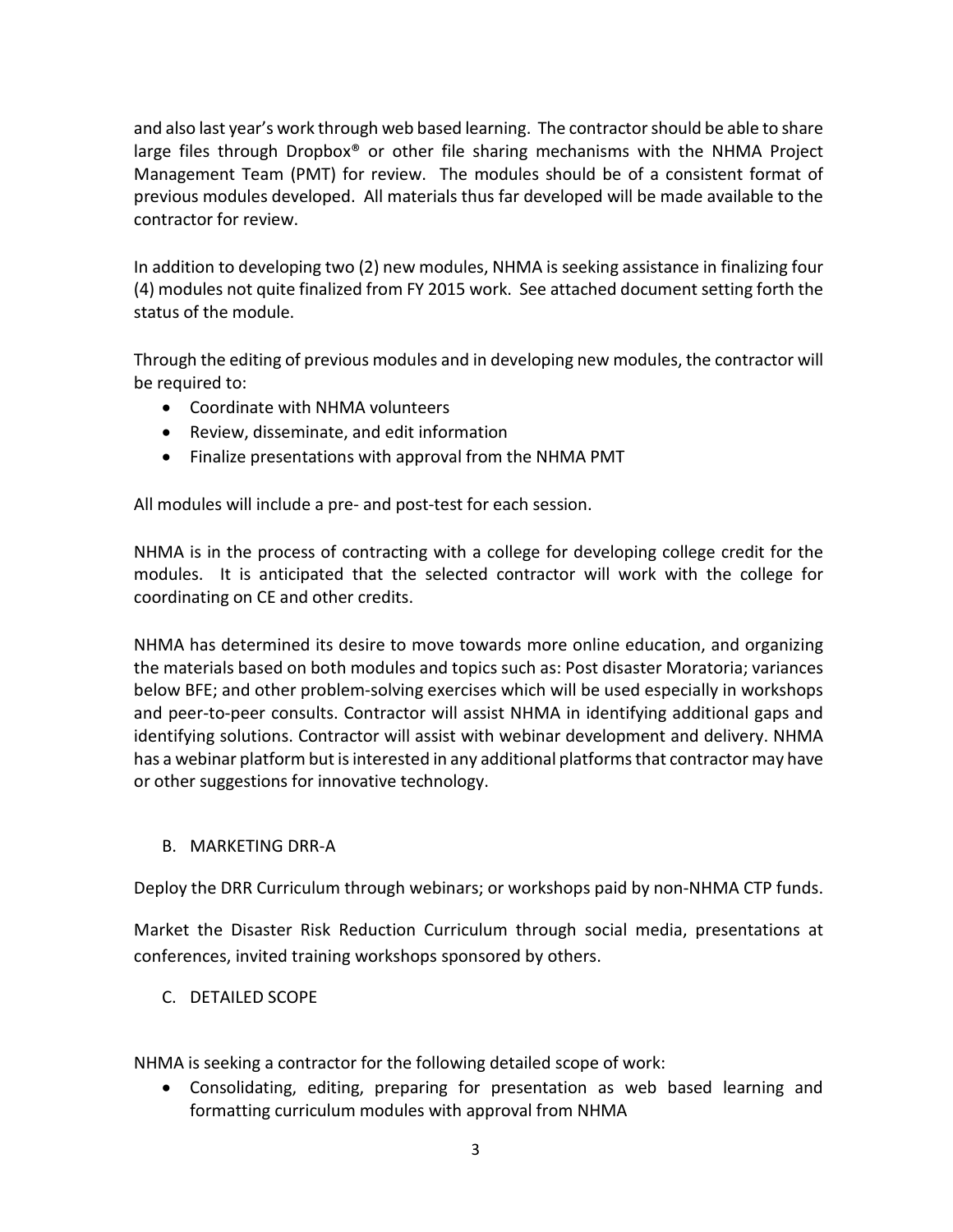- Developing new modules
- Producing pre-and post-tests
- Developing a workshop handout
- Assisting with webinar and workshop delivery as necessary (NHMA will provide the webinar mechanism, but if contractor has one in use please include in your approach)
- Summarizing questions, answers, and lessons learned following webinar delivery
- Finalizing all modules to have a consistent theme and appearance
- Coordinate/assist with obtaining Continuing Education (CE) credits
- Suggest innovative technologies in addition to webinars for the delivery of the DRR

The estimated timeline for completion of this work is four months. Contractor should provide a timeline that allows for coordination with SMEs and approval of modules with NHMA. NHMA anticipates that webinar delivery will continue throughout the term of engagement.

### **4. Proposal Format and Content**

#### **Proposal Content**

The proposal should include a detailed account of qualifications as outlined below, and proposal for completion of the work, including an estimate of timeline and budget. The submittal should include the following information (order of items is flexible at consultant discretion):

- Cover letter, Table of Contents (if applicable), Introductions;
- Team Experience
- Staff Qualifications (bios and resumes)
- References (3 minimum) to include Project Title, Point of Contact, Period of Performance, and Brief Description
- Technical Approach and Timeline
- Cost Proposal (firm fixed price or hourly rates with a not-to-exceed limit).

### **5. Submittal Due Date and Consultant Selection Process**

**Submittal Due Date.** To be considered, respondents must submit a response to this Request for Proposal no later than **4:00 p.m. Eastern on December 22, 2017.**

Please submit proposal as a pdf electronic copy through email to: Edward A. Thomas NHMA Program Management Team Chair Ed.nhma@gmail.com

NHMA email server limits the size of email documents that can be received.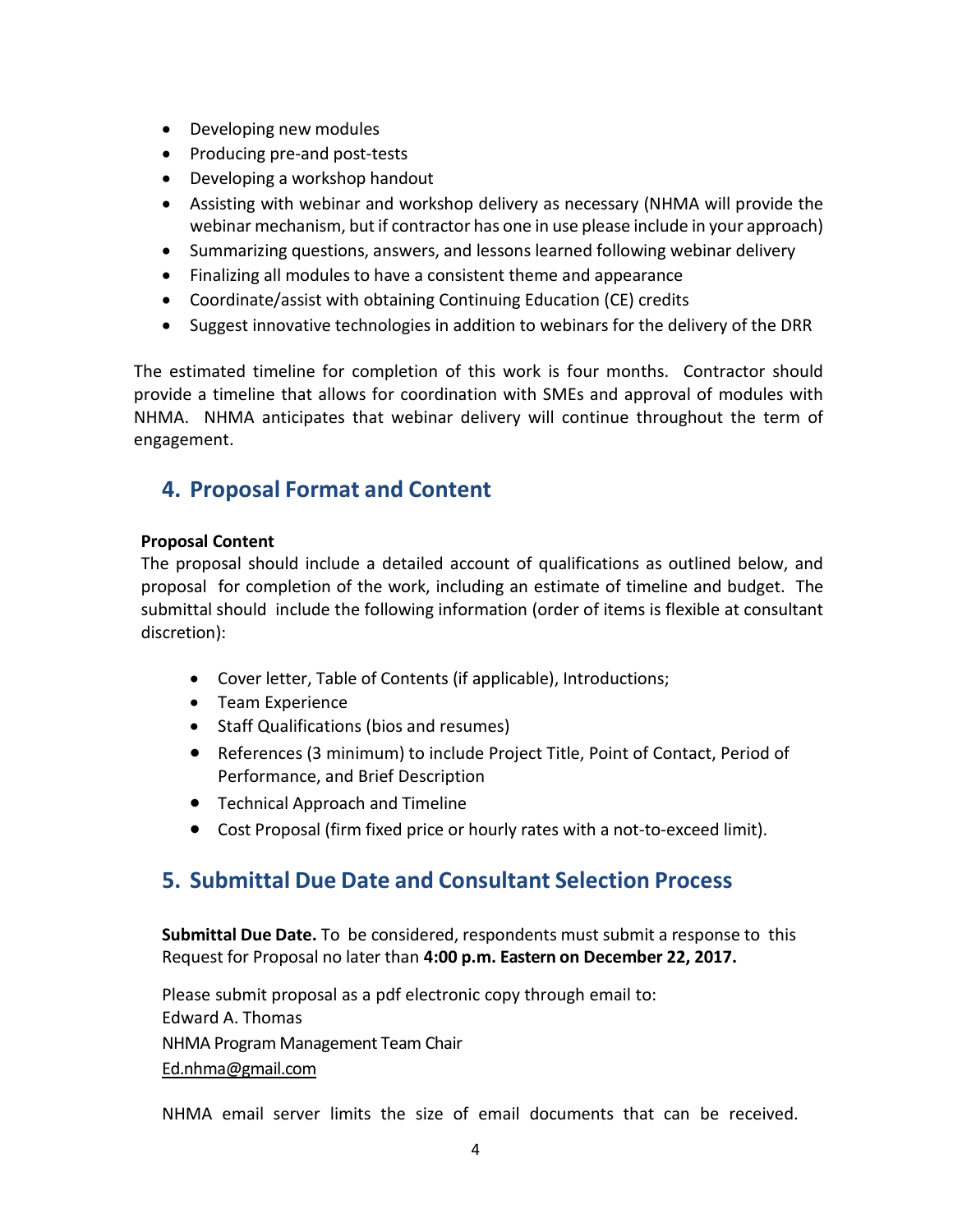Consultants are responsible for ensuring that proposals are received by the deadline.

**Criteria.** Responding firms will be evaluated based on the following criteria:

| <b>Evaluation Criteria</b>                                                                                        | <b>Maximum Number of Points</b> |
|-------------------------------------------------------------------------------------------------------------------|---------------------------------|
| <b>Experience in Developing and Delivering</b><br><b>Workshops Computer based learning and</b><br><b>Webinars</b> | 35                              |
| <b>Team Experience and Staff Qualifications</b>                                                                   | 15                              |
| <b>References</b>                                                                                                 | 10                              |
| Approach/Schedule                                                                                                 | 15                              |
| <b>Cost Proposal</b>                                                                                              | 10                              |
| <b>HUB Firm Participation</b>                                                                                     | 5                               |
| <b>Demonstrated Commitment to Hazard</b><br>Mitigation *                                                          | 10                              |
| <b>TOTAL POINTS</b>                                                                                               | 100                             |

\*commitment shown by active volunteer participation in organizations such as NHMA

**Anticipated Schedule.** The following schedule is anticipated.

| <b>Anticipated Dates</b>          | <b>Steps</b>                        |
|-----------------------------------|-------------------------------------|
| <b>December 7, 2017</b>           | <b>Request for Proposals issued</b> |
| December 15, 2017                 | <b>Deadline for Questions</b>       |
| December 18, 2017                 | <b>Answers to Questions Posted</b>  |
| December 22, 2017,<br>4:00 pm EDT | <b>Proposals Due</b>                |
| <b>January 10, 2018</b>           | <b>Consultant Selected</b>          |
| <b>January 12, 2018</b>           | <b>Anticipated Date of Contract</b> |

## **6.** Administrative Information

**Basic Administrative Information.** Please be aware of the following information.

• NHMA reserves the right to reject all or part of any submittals in response to this RFP.